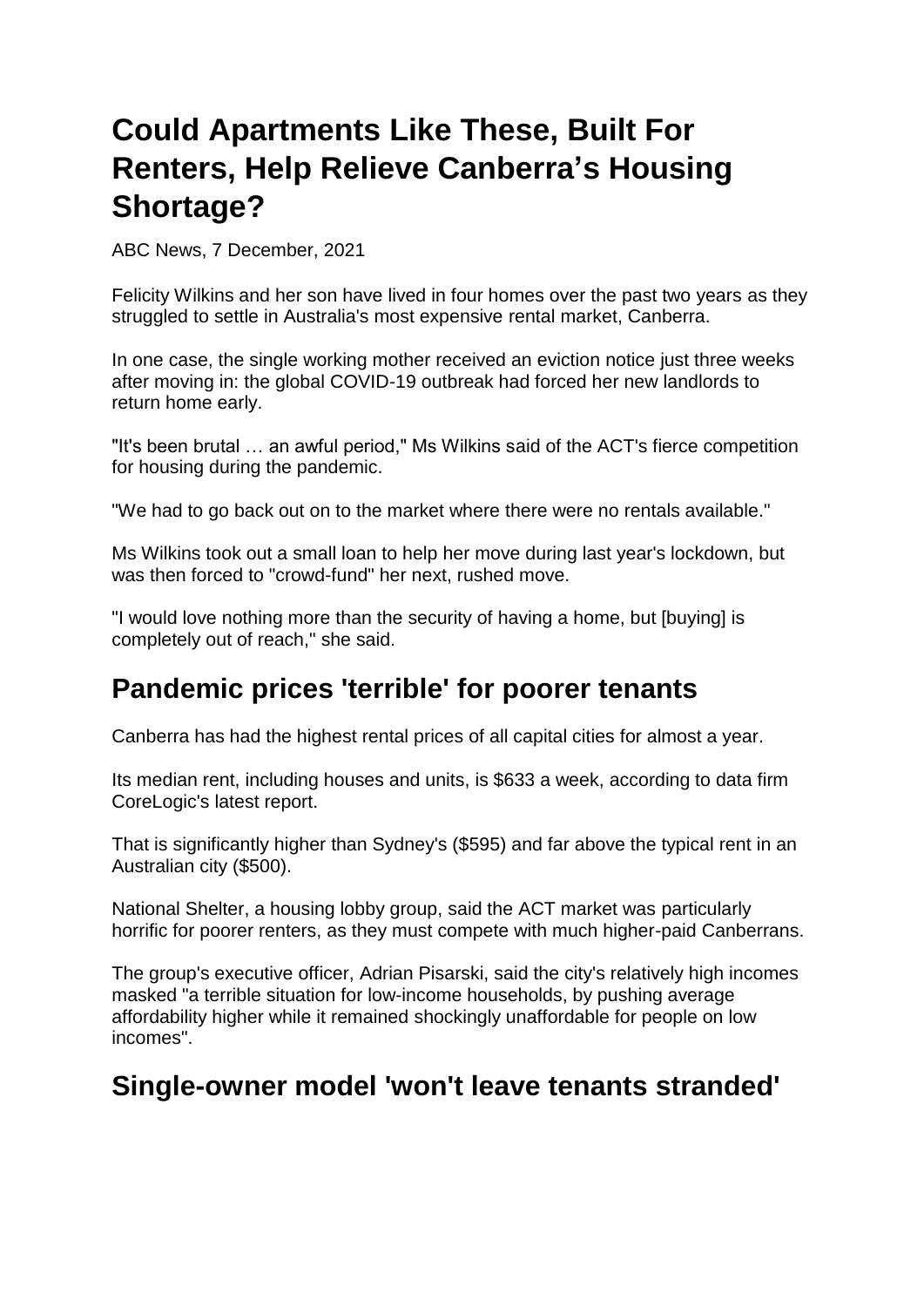

The Borough, a planned renters' precinct, will include five buildings and 700 dwellings. *(Supplied: Capital Estate Developments)*

A solution — for a small number of tenants, at least — is on the horizon.

Unveiled in the territory this week was the latest "build-to-rent" project: housing complexes dedicated to renters.

This one, to be called the Borough, involves 700 dwellings to be built in three stages in Denman Prospect, a suburb in Canberra's fast-growing Molonglo Valley.

Capital Estate Developers — owned by the Canberra Airport Group — is behind the project, which managing director Stephen Byron said would help relieve the ACT's rental crisis.

He said the key difference between the Borough and other housing complexes was that a single business would own and manage it.

"This is important: we're not developing this as a short-term development to then go and leave the tenants on their own," Mr Byron said.

"The success of this precinct will be keeping it under common ownership and management, so that we have the precinct well-looked after."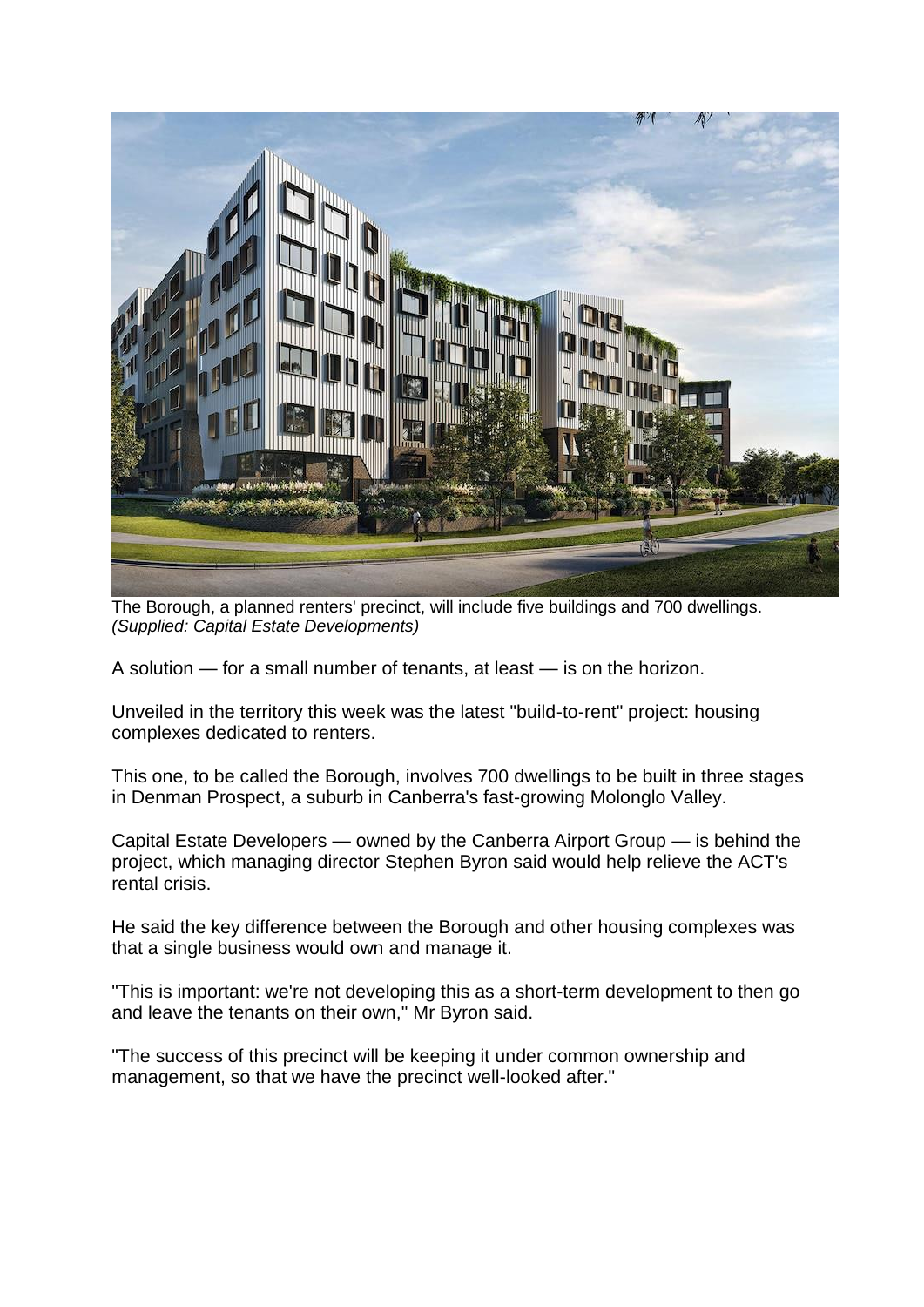

The developer says 20 per cent of the homes will be "affordable" properties. *(Supplied: Capital Estate Developments)*

Mr Byron said residents would be able to lock in long-term leases that suited them, even up to five years.

"We think the success of the model will be that people want to stay in the precinct, because they value what it has to offer as a whole."

The company is promoting the precinct's sustainable design, which will include greywater reuse, solar power, electric-vehicle charging stations and even drone landing zones.

About one-fifth of the apartments will be designated as "affordable", with rents 20 per cent below market value.

However, there is one huge problem for tenants trapped in Canberra's housing shortfall: a wait of at least two years. The first Borough homes won't be finished until early 2024.

## **Fears new housing will target wealthiest renters**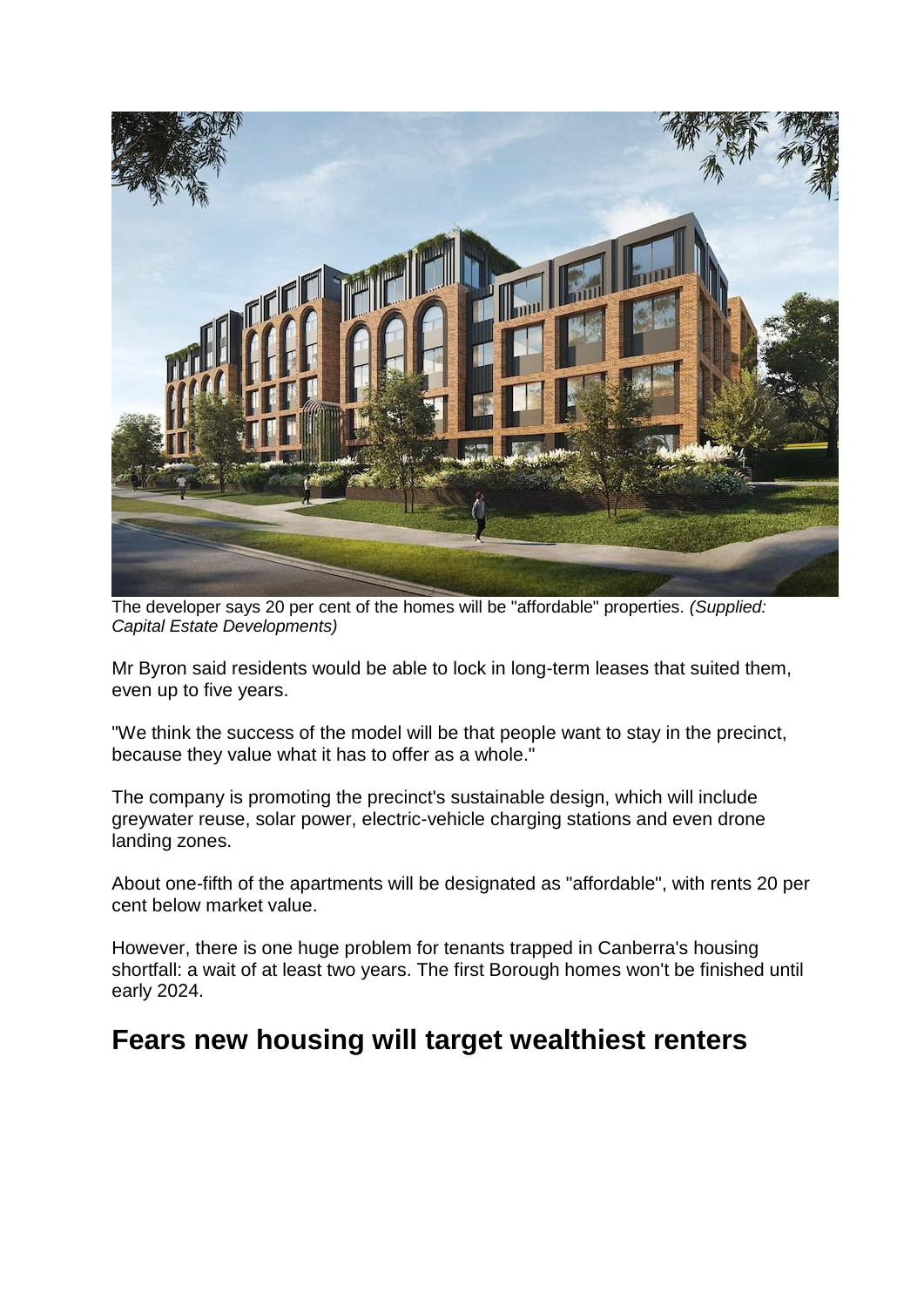

Rental advocate Joel Dignam says many tenants tell him they are forced to move regularly. *(ABC News: Nick Haggarty)*

All of the ACT's build-to-rent projects are just plans at the moment: no one has yet been housed.

The government says that, apart from the Borough, other developments will be built in the suburbs of Turner and Lawson, and more may be announced in future.

Rental advocate Joel Dignam, the executive director of Better Renting, offered cautious praise for the concept.

He said tenants needed the security of knowing they would not be forced to move regularly.

Any development that spared renters from "worrying about getting that letter in the mail" was good news, he said.

"What we want to see in Canberra is more places for tenants to actually live in in the first place," Mr Dignam said.

"And the option for people to stay in that home for longer is also good.

"But we wouldn't want to think it's the only solution."